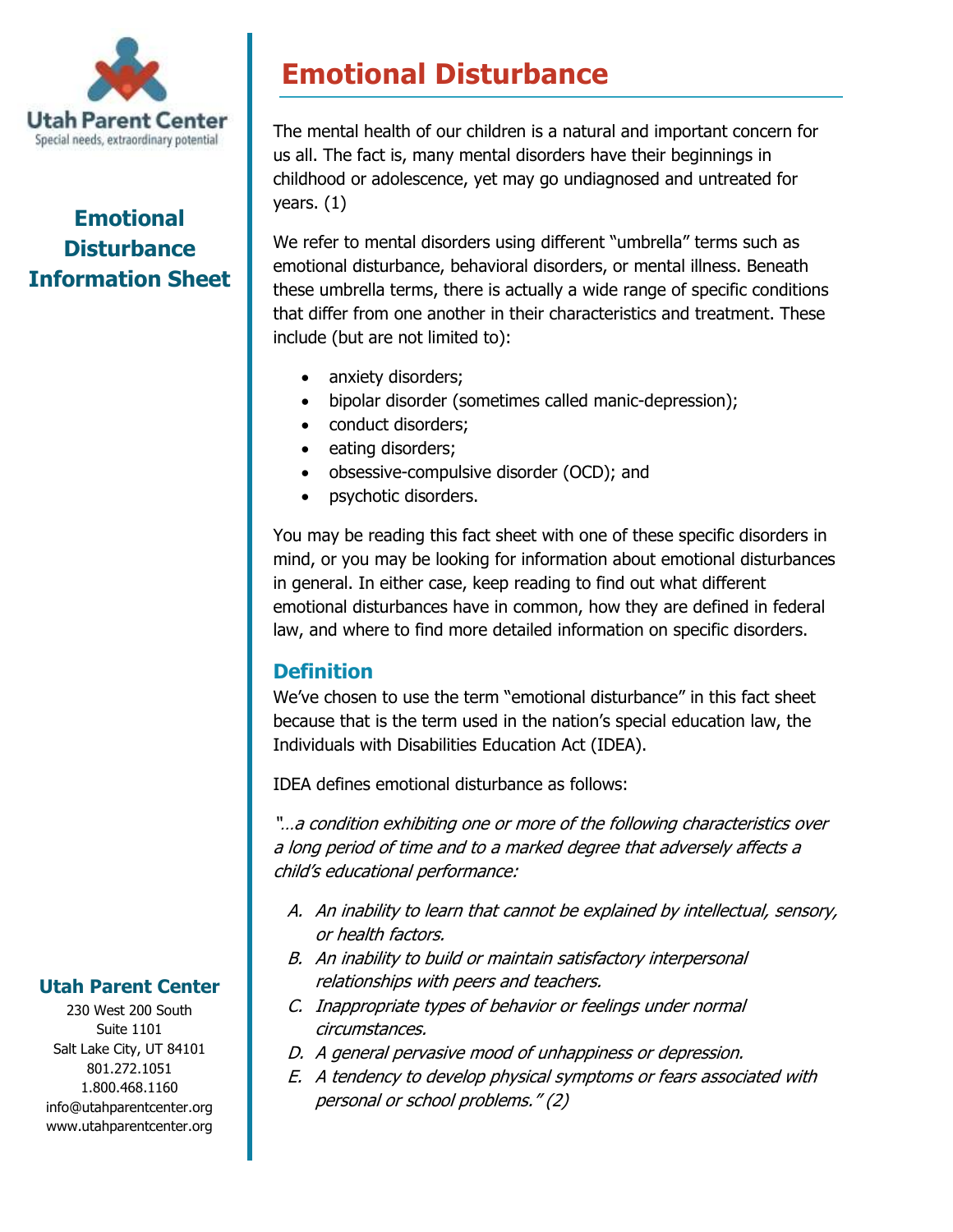As defined by IDEA, emotional disturbance includes schizophrenia but does not apply to children who are socially maladjusted, unless it is determined that they have an emotional disturbance. (3)

#### **Characteristics**

As is evident in IDEA's definition, emotional disturbances can affect an individual in areas beyond the emotional. Depending on the specific mental disorder involved, a person's physical, social, or cognitive skills may also be affected. The National Alliance on Mental Illness (NAMI) puts this very well:

Mental illnesses are medical conditions that disrupt a person's thinking, feeling, mood, ability to relate to others and daily functioning. Just as diabetes is a disorder of the pancreas, mental illnesses are medical conditions that often result in a diminished capacity for coping with the ordinary demands of life. (4)

Some of the characteristics and behaviors seen in children who have an emotional disturbance include:

- Hyperactivity (short attention span, impulsiveness);
- Aggression or self-injurious behavior (acting out, fighting);
- Withdrawal (not interacting socially with others, excessive fear or anxiety);
- Immaturity (inappropriate crying, temper tantrums, poor coping skills); and
- Learning difficulties (academically performing below grade level).
- Children with the most serious emotional disturbances may exhibit distorted thinking, excessive anxiety, bizarre motor acts, and abnormal mood swings.

Many children who do not have emotional disturbance may display some of these same behaviors at various times during their development. However, when children have an emotional disturbance, these behaviors continue over long periods of time. Their behavior signals that they are not coping with their environment or peers.

# **Causes**

No one knows the actual cause or causes of emotional disturbance, although several factors heredity, brain disorder, diet, stress, and family functioning—have been suggested and vigorously researched. A great deal of research goes on every day, but to date, researchers have not found that any of these factors are the direct cause of behavioral or emotional problems.

According to NAMI, mental illnesses can affect persons of any age, race, religion, or income. Further, mental illnesses are not the result of personal weakness, lack of character, or poor upbringing. Mental illnesses are treatable. Most people diagnosed with a serious mental illness can experience relief from their symptoms by actively participating in an individual treatment plan. (5)

# **Frequency**

According to the CDC (Centers for Disease Control and Prevention), approximately 8.3 million children (14.5%) aged 4–17 years have parents who've talked with a health care provider or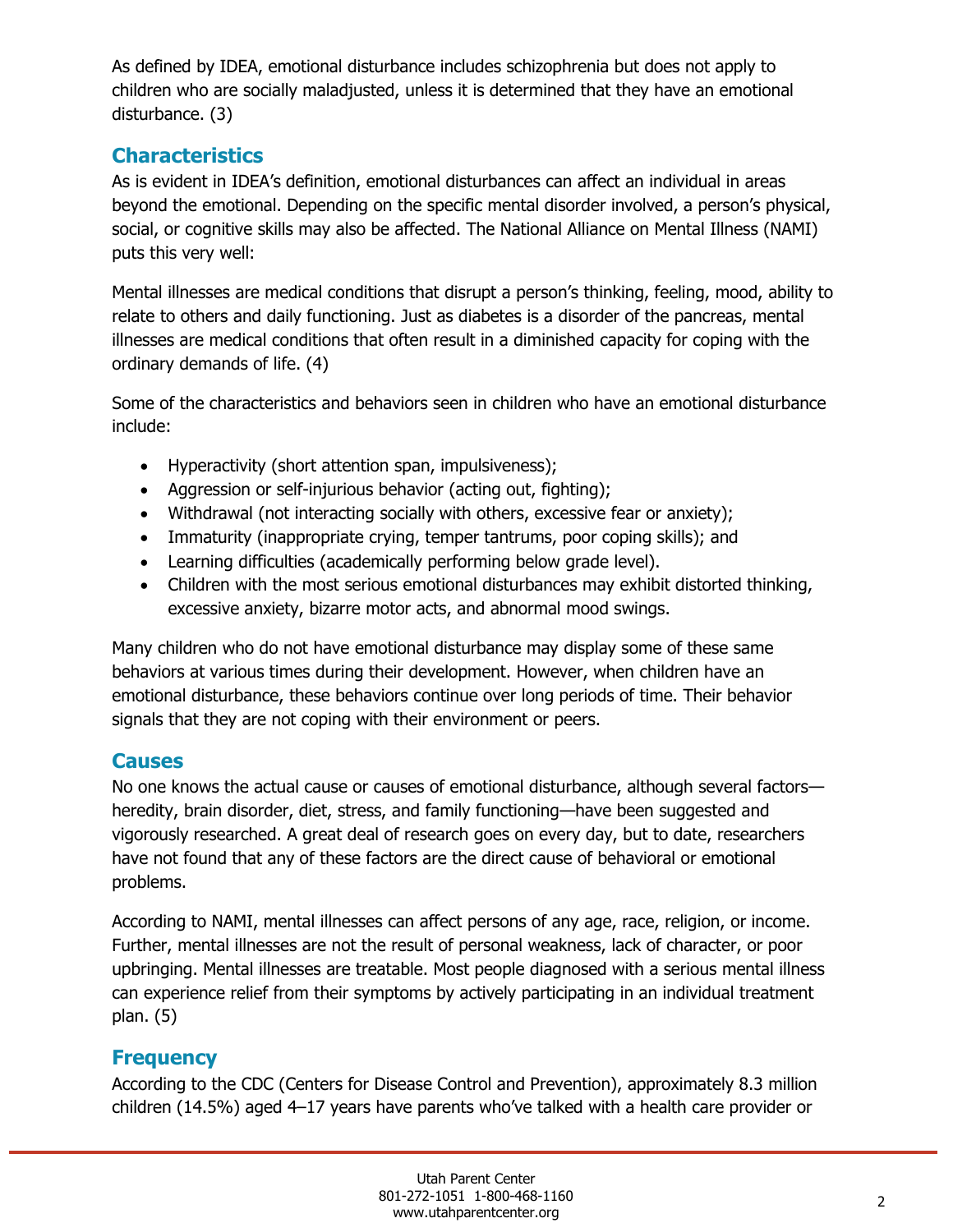school staff about the child's emotional or behavioral difficulties. (6) Nearly 2.9 million children have been prescribed medication for these difficulties. (7)

# **Help for School-Aged Children**

IDEA requires that special education and related services be made available free of charge to every eligible child with a disability, including preschoolers (ages 3-21). These services are specially designed to address the child's individual needs associated with the disability—in this case, emotional disturbance, as defined by IDEA (and further specified by states). In the 2003- 2004 school year, more than 484,000 children and youth with emotional disturbance received these services to address their individual needs related to emotional disturbance. (8)

Determining a child's eligibility for special education and related services begins with a full and individual evaluation of the child. Under IDEA, this evaluation is provided free of charge in public schools.

There is a lot to know about the special education process, much of which you can learn here can be found on the Utah Parent Center website, especially:

- [Parents as Partners in the IEP Process Parent Handbook](http://www.utahparentcenter.org/publications/handbooks/)
- [An Overview of the Special Education Process](http://www.utahparentcenter.org/publications/infosheets/an-overview-of-the-special-education-process/)
- [Referral and Evaluation](http://www.utahparentcenter.org/publications/infosheets/referral-and-evaluation/)
- [Eligibility for Special Education](http://www.utahparentcenter.org/publications/infosheets/iep-info-sheets/eligibility-for-special-education-services/)
- [Developing the IEP](http://www.utahparentcenter.org/resources/school-services/ieps/developing-the-iep/)

# **A Look at Specific Emotional Disturbances**

As we mentioned, emotional disturbance is a commonly used umbrella term for a number of different mental disorders. Let's take a brief look at some of the most common of these.

# **Anxiety Disorders**

We all experience anxiety from time to time, but for many people, including children, anxiety can be excessive, persistent, seemingly uncontrollable, and overwhelming. An irrational fear of everyday situations may be involved. This high level of anxiety is a definite warning sign that a person may have an anxiety disorder.

As with the term emotional disturbance, "anxiety disorder" is an umbrella term that actually refers to several distinct disabilities that share the core characteristic of irrational fear: generalized anxiety disorder (GAD), obsessive-compulsive disorder (OCD), panic disorder, posttraumatic stress disorder (PTSD), social anxiety disorder (also called social phobia), and specific phobias. (9)

According to the Anxiety Disorders Association of America, anxiety disorders are the most common psychiatric illnesses affecting children and adults. (10) They are also highly treatable. Unfortunately, only about 1/3 of those affected receive treatment. (11)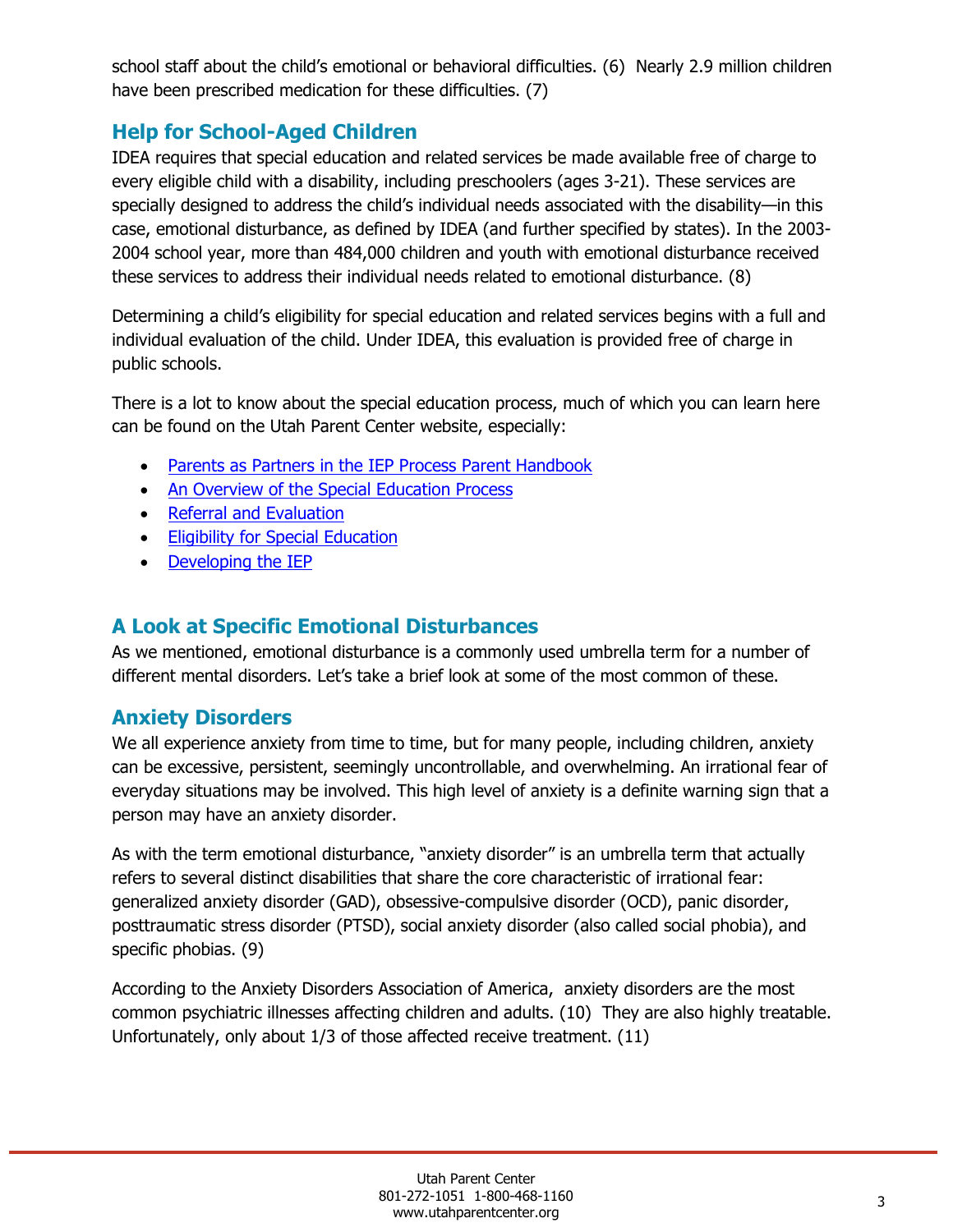# **Bipolar Disorder**

Also known as manic-depressive illness, bipolar disorder is a serious medical condition that causes dramatic mood swings from overly "high" and/or irritable to sad and hopeless, and then back again, often with periods of normal mood in between. Severe changes in energy and behavior go along with these changes in mood. (12)

For most people with bipolar disorder, these mood swings and related symptoms can be stabilized over time using an approach that combines medication and psychosocial treatment. (13)

# **Conduct Disorder**

Conduct disorder refers to a group of behavioral and emotional problems in youngsters. Children and adolescents with this disorder have great difficulty following rules and behaving in a socially acceptable way. (14) This may include some of the following behaviors:

- aggression to people and animals;
- destruction of property;
- deceitfulness, lying, or stealing; or
- $\bullet$  truancy or other serious violations of rules. (15)

Although conduct disorder is one of the most difficult behavior disorders to treat, young people often benefit from a range of services that include:

- training for parents on how to handle child or adolescent behavior;
- family therapy;
- training in problem solving skills for children or adolescents; and
- community-based services that focus on the young person within the context of family and community influences. (16)

# **Eating Disorders**

Eating disorders are characterized by extremes in eating behavior—either too much or too little—or feelings of extreme distress or concern about body weight or shape. Females are much more likely than males to develop an eating disorder. (17)

Anorexia nervosa and bulimia nervosa are the two most common types of eating disorders. Anorexia nervosa is characterized by self-starvation and dramatic loss of weight. Bulimia nervosa involves a cycle of binge eating, then self-induced vomiting or purging. Both of these disorders are potentially life-threatening. (18)

Binge eating is also considered an eating disorder. It's characterized by eating excessive amounts of food, while feeling unable to control how much or what is eaten. Unlike with bulimia, people who binge eat usually do not purge afterward by vomiting or using laxatives. (19)

According to the National Eating Disorders Association:

The most effective and long-lasting treatment for an eating disorder is some form of psychotherapy or counseling, coupled with careful attention to medical and nutritional needs. Some medications have been shown to be helpful. Ideally, whatever treatment is offered should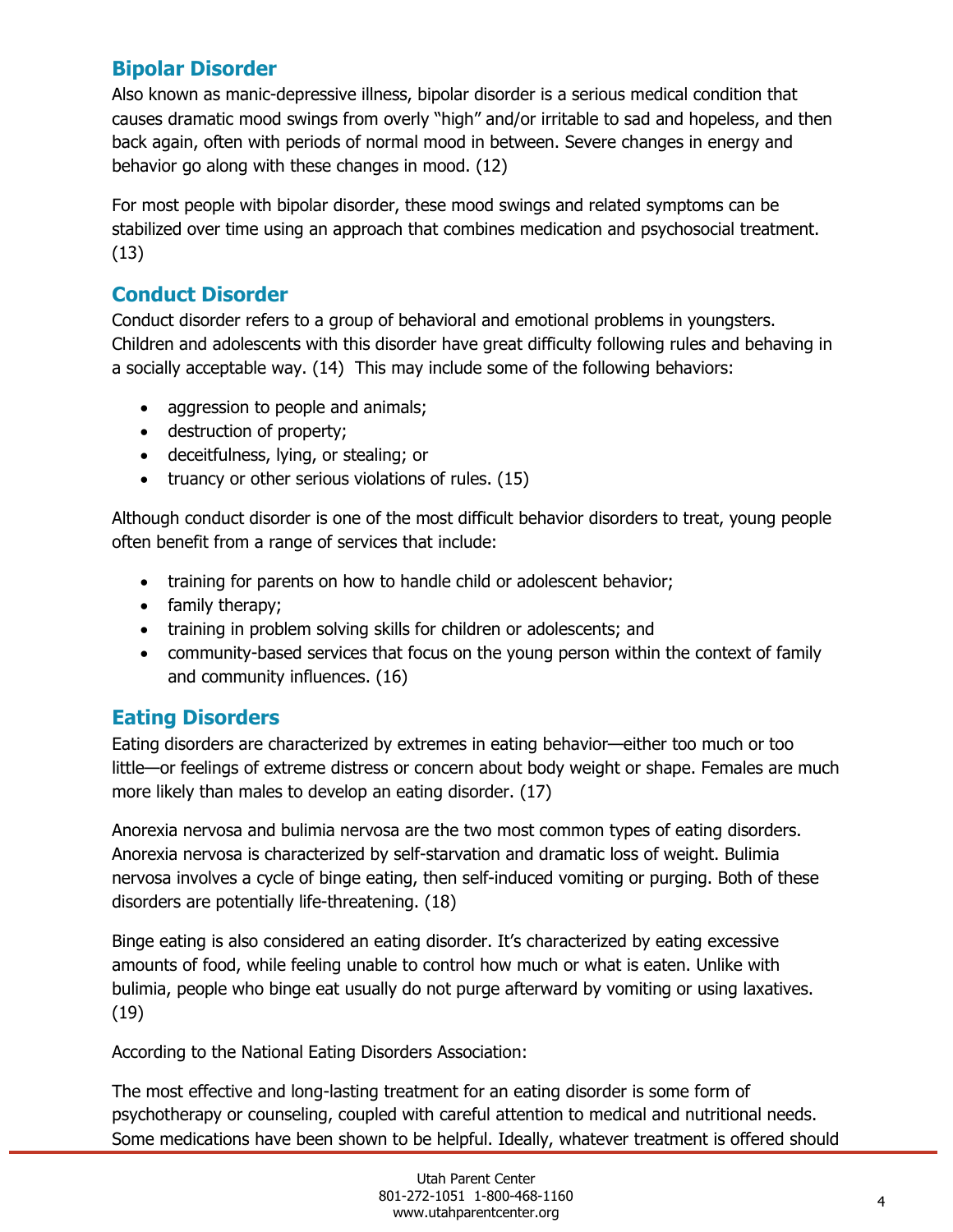be tailored to the individual, and this will vary according to both the severity of the disorder and the patient's individual problems, needs, and strengths. (20)

# **Obsessive-Compulsive Disorder**

Often referred to as OCD, obsessive-compulsive disorder is actually considered an anxiety disorder (which was discussed earlier in this fact sheet). OCD is characterized by recurrent, unwanted thoughts (obsessions) and/or repetitive behaviors (compulsions). Repetitive behaviors (handwashing, counting, checking, or cleaning) are often performed with the hope of preventing obsessive thoughts or making them go away. Performing these so-called "rituals," however, provides only temporary relief, and not performing them markedly increases anxiety. (21)

A large body of scientific evidence suggests that OCD results from a chemical imbalance in the brain. (22) Treatment for most people with OCD should include one or more of the following:

- therapist trained in behavior therapy;
- Cognitive Behavior Therapy (CBT);
- medication (usually an antidepressant). (23)

#### **Psychotic Disorders**

"Psychotic disorders" is another umbrella term used to refer to severe mental disorders that cause abnormal thinking and perceptions. Two of the main symptoms are delusions and hallucinations. Delusions are false beliefs, such as thinking that someone is plotting against you. Hallucinations are false perceptions, such as hearing, seeing, or feeling something that is not there. Schizophrenia is one type of psychotic disorder. (24) There are others as well.

Treatment for psychotic disorders will differ from person to person, depending on the specific disorder involved. Most are treated with a combination of medications and psychotherapy (a type of counseling). (25)

#### **More about School**

As mentioned, emotional disturbance is one of the categories of disability specified in IDEA. This means that a child with an emotional disturbance may be eligible for special education and related services in public school. These services can be of tremendous help to students who have an emotional disturbance.

Typically, educational programs for children with an emotional disturbance need to include attention to providing emotional and behavioral support as well as helping them to master academics, develop social skills, and increase self-awareness, self-control, and self-esteem. A large body of research exists regarding methods of providing students with positive behavioral support (PBS) in the school environment, so that problem behaviors are minimized and positive, appropriate behaviors are fostered. (See the resource section at the end of this fact sheet for more information on PBS.) It is also important to know that, within the school setting:

For a child whose behavior impedes learning (including the learning of others), the team developing the child's Individualized Education Program (IEP) needs to consider, if appropriate, strategies to address that behavior, including positive behavioral interventions, strategies, and supports.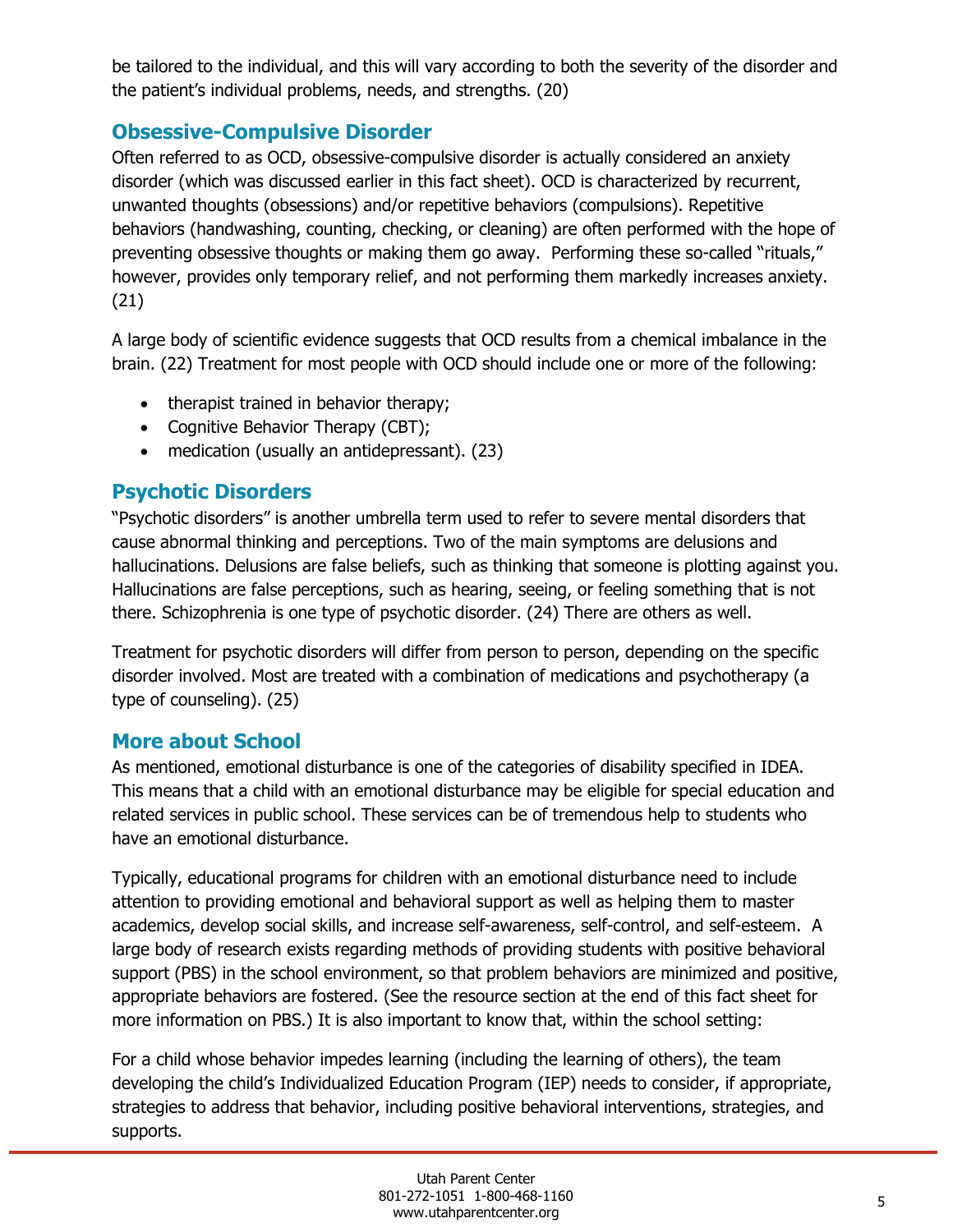Students eligible for special education services under the category of emotional disturbance may have IEPs that include psychological or counseling services. These are important related services available under IDEA and are to be provided by a qualified social worker, psychologist, guidance counselor, or other qualified personnel.

#### **Other Considerations**

Children and adolescents with an emotional disturbance should receive services based on their individual needs, and everyone involved in their education or care needs to be well-informed about the care that they are receiving. It's important to coordinate services between home, school, and community, keeping the communication channels open between all parties involved.

#### **The Importance of Support**

Families often need help in understanding their child's disability and how to address the needs that arise from the disability. Help is available from psychiatrists, psychologists, and other mental health professionals that work in the public or private sector. There is also a network of mental health support operating in every state as well as locally.

To locate systems of support in your community or state, visit the organizations we've listed below. They can connect you with local resources, including support groups that provide connection and understanding, information, referral, and advocacy for those living with emotional disturbance.

Mental Health America | 1.800.969.6642 <http://www.mentalhealthamerica.net/find-affiliate>

NAMI | National Alliance on Mental Illness | 1.800.950.NAMI [http://www.nami.org/template.cfm?section=Your\\_Local\\_Nami](http://www.nami.org/template.cfm?section=Your_Local_Nami)

National Mental Health Consumers' Self-Help Clearinghouse 1.800.553.4539 |<http://www.cdsdirectory.org/>

There are also support groups available from organizations that address specific mental disorders under the umbrella term of emotional disturbance. See the resources at the end of this fact sheet to identify some of these groups.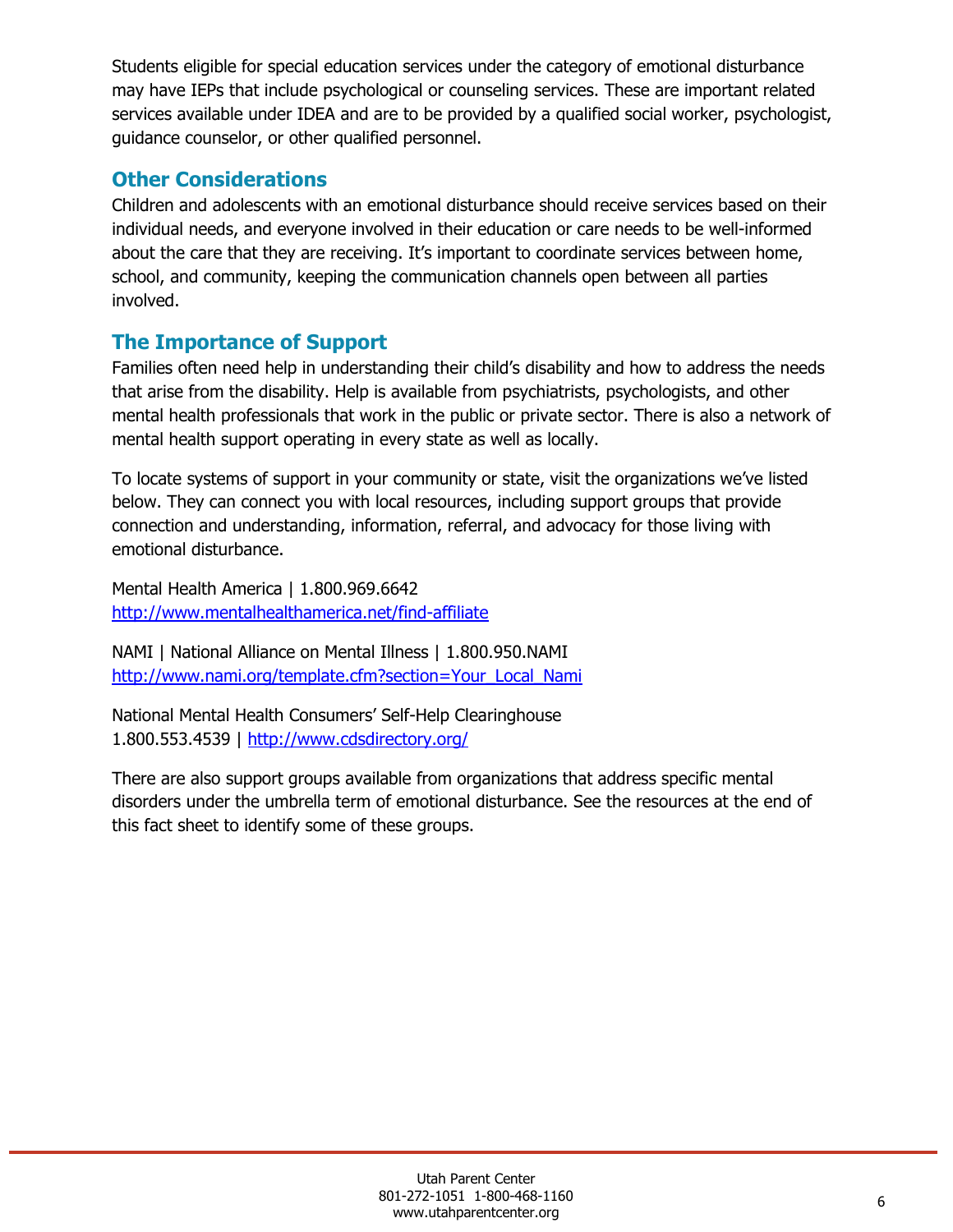# **Utah Mental Health Resources**

**CHADD of Utah** (Children and Adults with Attention-Deficit/Hyperactivity Disorder) (801) 537-7878, [www.chaddofutah.com](http://www.chaddofutah.com/) CHADD is an all-volunteer organization providing education, advocacy and support for individuals with ADHD.

#### **Family Resource Facilitators**

Statewide list of FRF's: <http://allieswithfamilies.org/facilitator/>

The Family Resource Facilitator Project Vision: "To transform the child and adolescent mental health and substance abuse services by placing the youth and his/her family at the heart of any and all treatment and service options." This will be accomplished by FRFs providing assistance to families and youth in accessing appropriate mental health services within their communities and to develop a meaningful, educated and authentic voice for policy change and advocacy.

#### **Allies with Families**

#### (801) 433-2595, [www.allieswithfamilies.org](http://www.allieswithfamilies.org/)

Allies with Families is a Utah chapter of the Federation of Families for Children's Mental Health, an organization of families supporting families by sharing experiences and strengths. Allies with Families was created in 1991 to offer practical support and resources for parents and their children and youth who face serious emotional, behavioral, and mental health challenges. It was created to support all families in the state of Utah looking for peer support and information regarding statewide mental health services and supports.

#### **NAMI Utah (National Alliance on Mental Illness)**

#### (801) 323-9900 or Toll-free (877) 230-6264, [www.namiut.org](http://www.namiut.org/)

NAMI is a nonprofit, grassroots, self-help, support and advocacy organization of consumers, families, and friends of people with severe mental illnesses, such as schizophrenia, schizoaffective disorder, bipolar disorder, major depressive disorder, obsessive-compulsive disorder, panic and other severe anxiety disorders, attention deficit/hyperactivity disorder, and other severe and persistent mental illnesses that affect the brain.

#### **New Frontiers for Families**

#### (435) 676-2599, [www.newfrontiersforfamilies.org/](http://www.newfrontiersforfamilies.org/)

New Frontiers for Families uses the Wraparound process to bring providers, educators, businesses, community leaders and neighbors together in order to empower families to succeed at home, at school and in their communities by listening and working together to create services and supports that meet their needs.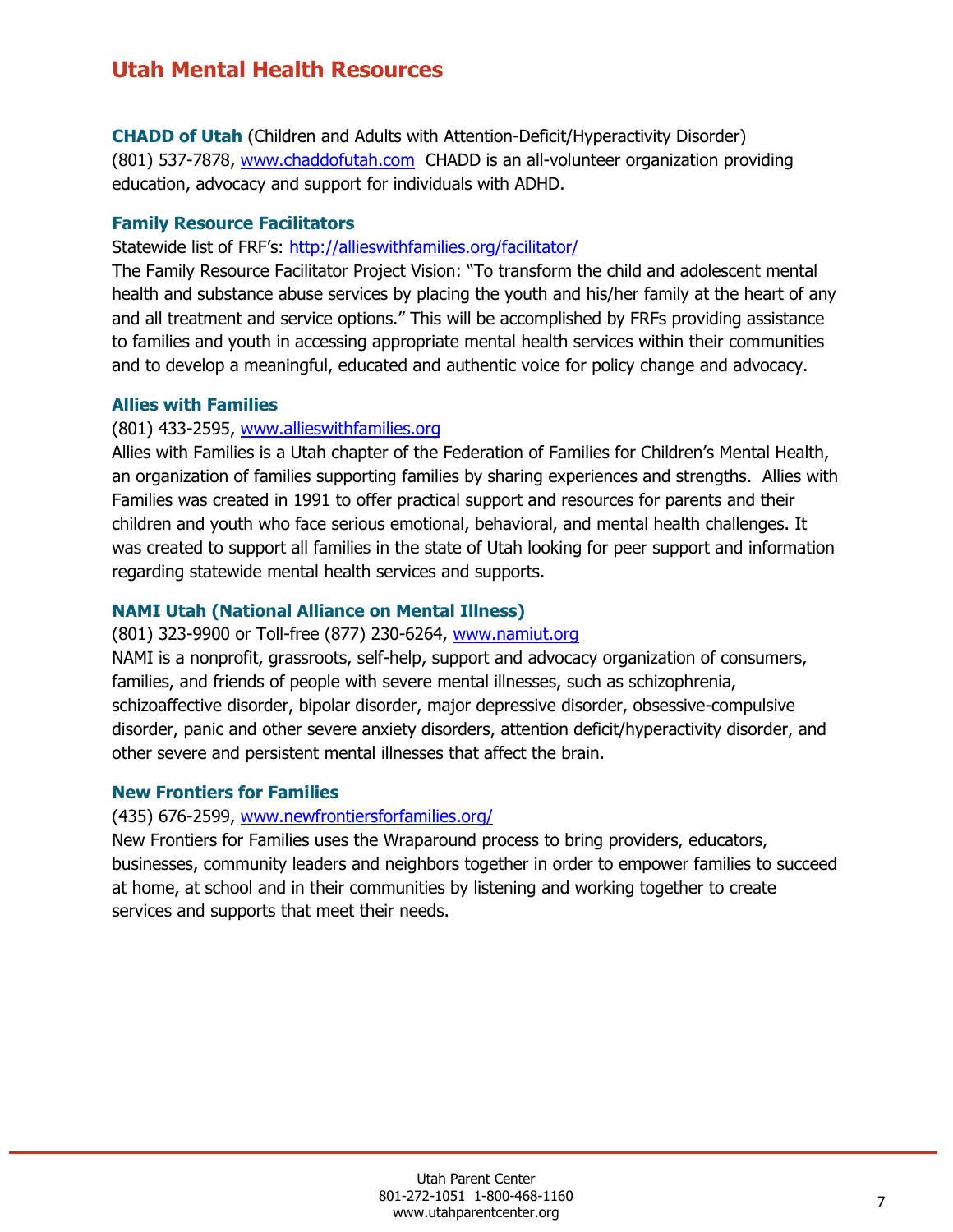# **Navigating the Mental Health System**

For those who are insured: Contact your insurance company for a list of providers.

For those who are uninsured there are still providers/agencies in the community who can provide services including:

- Valley Mental Health Centralized Intake is 1-888-949-4864 or 801-270-6550. Advise the person you speak with that you or the person you are calling for is unfunded. Your contact information will be taken and someone from VMH will get back to you.
- Polizzi Clinic 801-277-774 The Polizzi Clinic is only for individuals with severe and persistent mental illness who are uninsured.
- Psychiatric and Behavioral Solutions 801-467-1200
- Fourth Street Clinic  $-801-364-0058$ An individual must be homeless to receive services such as psychiatric and other medical care.
- $\bullet$  Hopeful Beginnings 801-979-1351 Sliding Fee scale; takes approximately one week to be seen for medication management and 24 hrs. to be seen for therapy.

# **Other Mental Health Resources**

- Department of Workforce Services 801-524-9000 to apply for Medicaid and for general assistance
- Local Mental Health Authority (LMHA) The LMHA is responsible for providing community mental health and substance use disorder services. In Salt Lake County the Local Mental Health Authority is "Optum." Optum traditionally serves those with Medicaid and/or Medicare but can help all members in the community find access to mental health and/or substance abuse treatment.
- Salt Lake County Member Handbook and Provider Directory: www.optumhealthslco.com under the Consumers and Family tab. Find information about what services are/are not available to you; how to access mental health or substance abuse services; providers in the community.
- Mental Health Hotline: (801) 773-7060
- 211 Information Line: (801) 264-7669 or 211